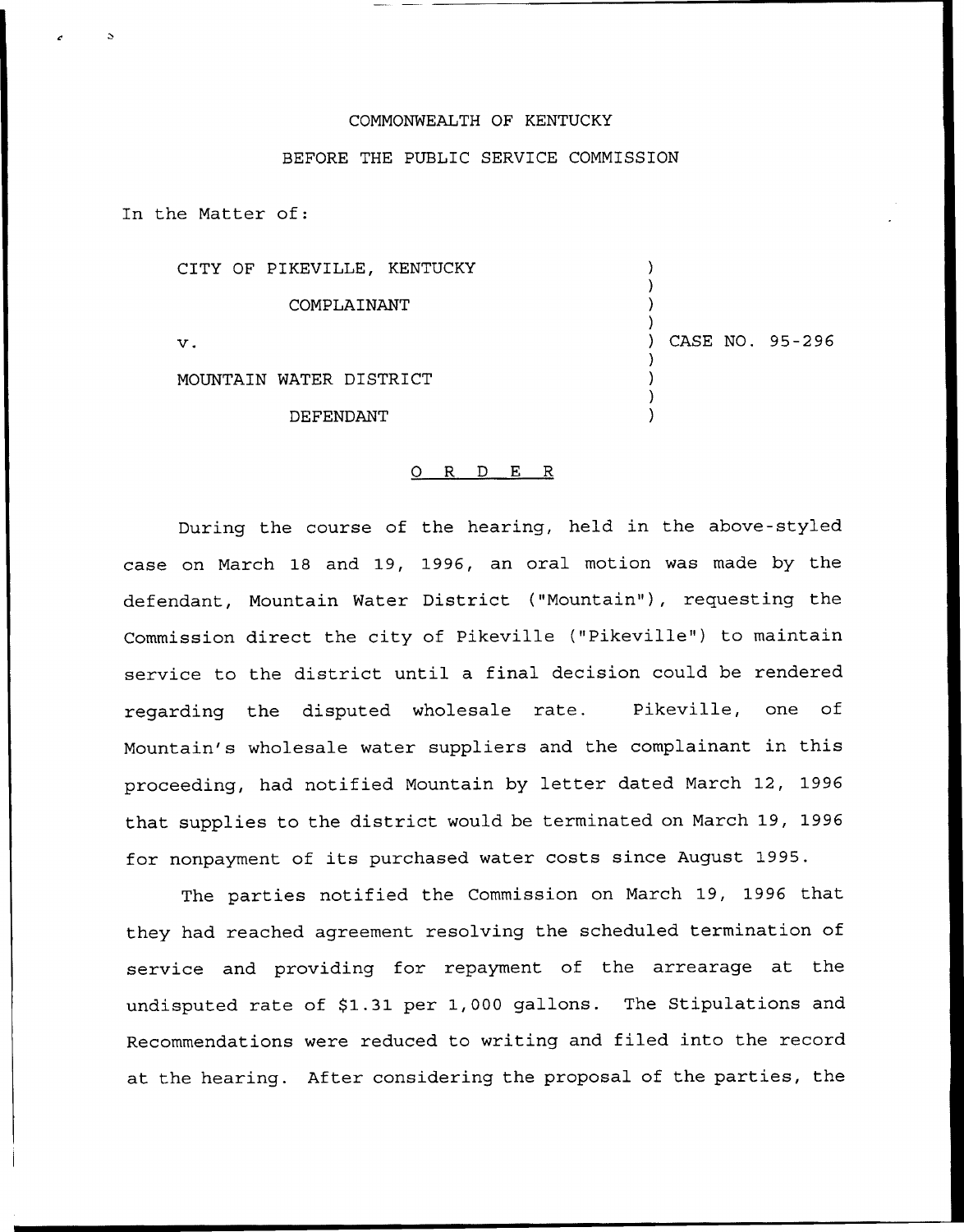Commission approved the proposal and ordered that the surcharge be implemented. This Order affirms the ruling of the Commission and sets forth the conditions announced from the bench.

IT IS THEREFORE ORDERED that:

 $\mathcal{E}^{(n)}$ 

 $\sim$   $\sim$ 

1. The surcharge of \$0.90 per 1,000 gallons is approved and shall be shown as <sup>a</sup> line item on the bills rendered to customers of Mountain on and after April 1, 1996.

2. All surcharge funds collected by Mountain shall be disbursed to Pikeville pursuant to the parties' agreement and shall not be used for any other purpose.

3. Mountain shall file with the Commission beginning May 15, 1996, and continuing monthly thereafter, reports reconciling the surcharge billings based upon the volumes of water sold, surcharge revenues collected and surcharge revenues disbursed.

4. Mountain shall remain current on future payments to water suppliers and shall give priority in payment to those water suppliers keeping its accounts current at the undisputed rate of \$ 1.31 per 1,000 gallons until further orders of the Commission.

5. Mountain shall file with the Commission no later than April 8, 1996 its tariff setting out the surcharge approved herein. The tariff shall contain the following language:

> A surcharge of \$.90 per 1,000 gallons will be<br>assessed until specific arrearages to Mountain's water suppliers have been paid in<br>accordance with the Stipulations and Stipulations Recommendations approved by the Commission in Case No. 95-296.

> > $-2-$